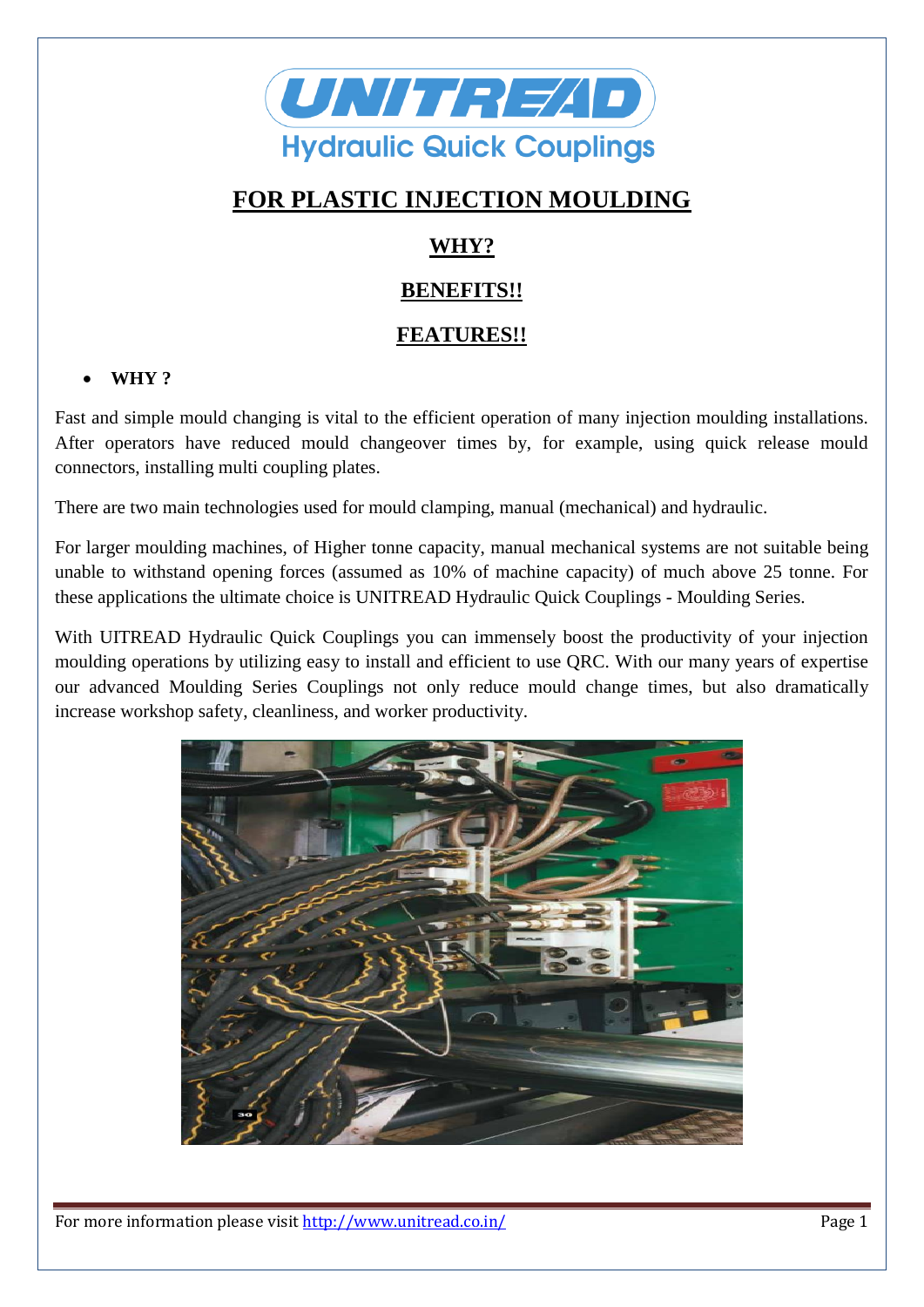### **BENEFITS**

- $\triangleright$  Ease of Connection and Disconnection by Hand.
- $\triangleright$  Zero Leakage with No Spillage.
- $\triangleright$  High Working Pressure of 1000 Bar.
- > Large Flow Capacity with Low Pressure Drops.
- $\triangleright$  Worldwide Interchangability.
- $\triangleright$  Highest Safety designed and tested for up to 4 times the working parameters.
- Out performs all ISO Test requirements by huge margins.
- $\triangleright$  High Reliability for repetitive operations.
- $\triangleright$  Saves time, money, space with Improved Productivity.
- Very Importantly Saves Oil and Maintenance Cost.



| <b>PERTICULARS</b>    | <b>ISO A</b>             | <b>FLAT FACE</b>       |
|-----------------------|--------------------------|------------------------|
| <b>Sizes</b>          | 1/4" To 2"               | $1/4$ " To $1$ "       |
| <b>Thread Type</b>    | BSP/NPT                  | BSP / NPT              |
| <b>Material</b>       | Carbon Steel             | Steel<br>Carbon        |
|                       | <b>Stainless Steel</b>   | <b>Stainless Steel</b> |
| <b>Operating</b>      | Up to $315$ BAR          | Up to 315 BAR          |
| <b>Pressure</b>       |                          |                        |
| <b>Burst Pressure</b> | Up to 1200 BAR           | Up to 1200 BAR         |
| Flow                  | 14 LPM To 800            | 14 LPM To 160          |
|                       | <b>LPM</b>               | <b>LPM</b>             |
| <b>Surface</b>        | Zinc Plating With        | Nickel<br>Zinc         |
| <b>Treatment</b>      | <b>Based</b><br>CR.<br>Ш | Plating                |
|                       | Passivation              |                        |
| <b>Seal</b>           | <b>NBR</b>               | <b>NBR</b>             |
| <b>Temperature</b>    | -30°C TO 100°            | -30°C TO 100°          |
| Range                 |                          |                        |
| <b>IMAGE</b>          |                          |                        |

#### **FEATURES**

For more information please visit http://www.unitread.co.in/ Page 2